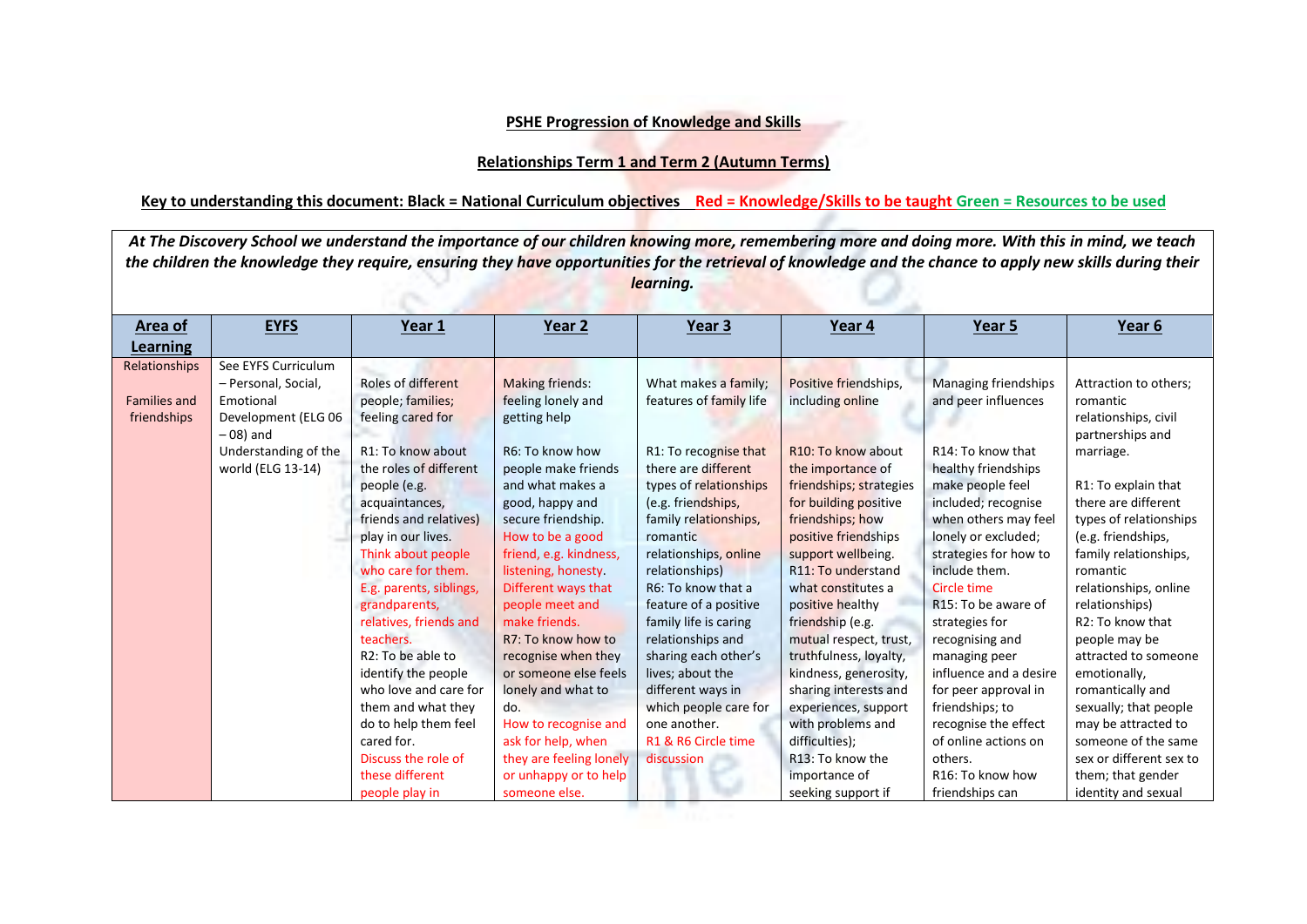| children's lives and     | R8: To be able to use     | Dealing with             | feeling lonely or               | change over time,          | orientation are        |
|--------------------------|---------------------------|--------------------------|---------------------------------|----------------------------|------------------------|
| how they care for        | simple strategies to      | friendships struggles    | excluded.                       | about making new           | different.             |
| them.                    | resolve arguments         | <b>BBC</b> tech you tube | R <sub>18</sub> : To be able to | friends and the            | R1 & R2 sex ed Day     |
| R3: To know about        | between friends           |                          | recognise if a                  | benefits of having         | R3: To know about      |
| different families       | positively.               | R7: To be able to        | friendship (online or           | different types of         | marriage and civil     |
| including those that     | R9: To know how to        | recognise and respect    | offline) is making              | friends.                   | partnership as a legal |
| may be different to      | ask for help if a         | that there are           | them feel unsafe or             | R16 Discussion and         | declaration of         |
| their own are            | friendship is making      | different types of       | uncomfortable, how              | venn diagram to show       | commitment made by     |
| characterised by love    | you feel unhappy.         | family structure         | to manage this and              | how some groups of         | two adults who love    |
| and care.                | <b>What causes</b>        | (including single        | ask for support if              | friends cross over or      | and care for each      |
| R4: To be able to        | arguments between         | parents, same-sex        | necessary                       | are separate               | other which is         |
| identify common          | friends?                  | parents, step parents,   |                                 | R17: To know that          | intended to be         |
| features of family life. | How to positively         | blended families,        | R10, R11, R13 & 18              | friendships have their     | lifelong.              |
| Discuss what it means    | resolve arguments         | foster parents); that    | <b>Circle time</b>              | ups and downs;             | R4: To know that       |
| to be a family and       | between friends.          | families of all types    | Recipe for a friend             | strategies to resolve      | forcing anyone to      |
| how families are         | R24: To know how to       | can give family          |                                 | disputes and               | marry against their    |
| different, e.g. single   | talk about and share      | members love,            | R12: To be able to              | reconcile differences      | will is a crime; that  |
| parents, same-sex        | opinions on things        | security and stability.  | recognise what it               | positively and safely.     | help and support is    |
| parents, etc.            | that matter to them.      | $R7$ – link to RE        | means to 'know                  | R17 Small group            | available to people    |
| R5: To know that it is   | To have strategies to     | <b>Marriage</b>          | someone online' and             | discussions                | who are worried        |
| important to tell        | positive play with        | R8: To recognise         | how this differs from           | R18: To be able to         | about this for         |
| someone (such as a       | friends, e.g. joining in, | other shared             | knowing someone                 | recognise if a             | themselves or others.  |
| teacher) if something    | including others and      | characteristics of       | face-to-face; risks of          | friendship (online or      | R5: To know that       |
| about their family       | feelings.                 | healthy family life,     | communicating                   | offline) is making         | people who love and    |
| makes them unhappy       |                           | including                | online with others not          | them feel unsafe or        | care for each other    |
| or worried.              |                           | commitment, care,        | known face-to-face              | uncomfortable; how         | can be in a committed  |
| The importance of        |                           | spending time            | including by                    | to manage this and         | relationship (e.g.     |
| telling someone - and    |                           | together; being there    | pretending to be                | ask for support in         | marriage) living       |
| how to tell the - if     |                           | for each other in        | someone they're not.            | necessary.                 | together, but may also |
| they are worried         |                           | times of difficulty.     | e-safety                        | R18 Circle time            | live apart.            |
| about something in       |                           | R9: To be able to        |                                 |                            | R7: To be able to      |
| their family.            |                           | recognise if family      |                                 | R26: To know about         | diplomatically and     |
|                          |                           | relationships are        |                                 | seeking and giving         | respectfully explain   |
|                          |                           | making them feel         |                                 | permission (consent)       | that there are         |
|                          |                           | unhappy or unsafe        |                                 | in different situations.   | different types of     |
|                          |                           | and how to seek help     |                                 | <b>R26 Situation cards</b> | family structure       |
|                          |                           | or advice.               |                                 |                            | (including single      |
|                          |                           | Twinkl **                |                                 |                            | parents, same-sex      |
|                          |                           |                          |                                 |                            | parents, step parents, |
|                          |                           |                          |                                 |                            |                        |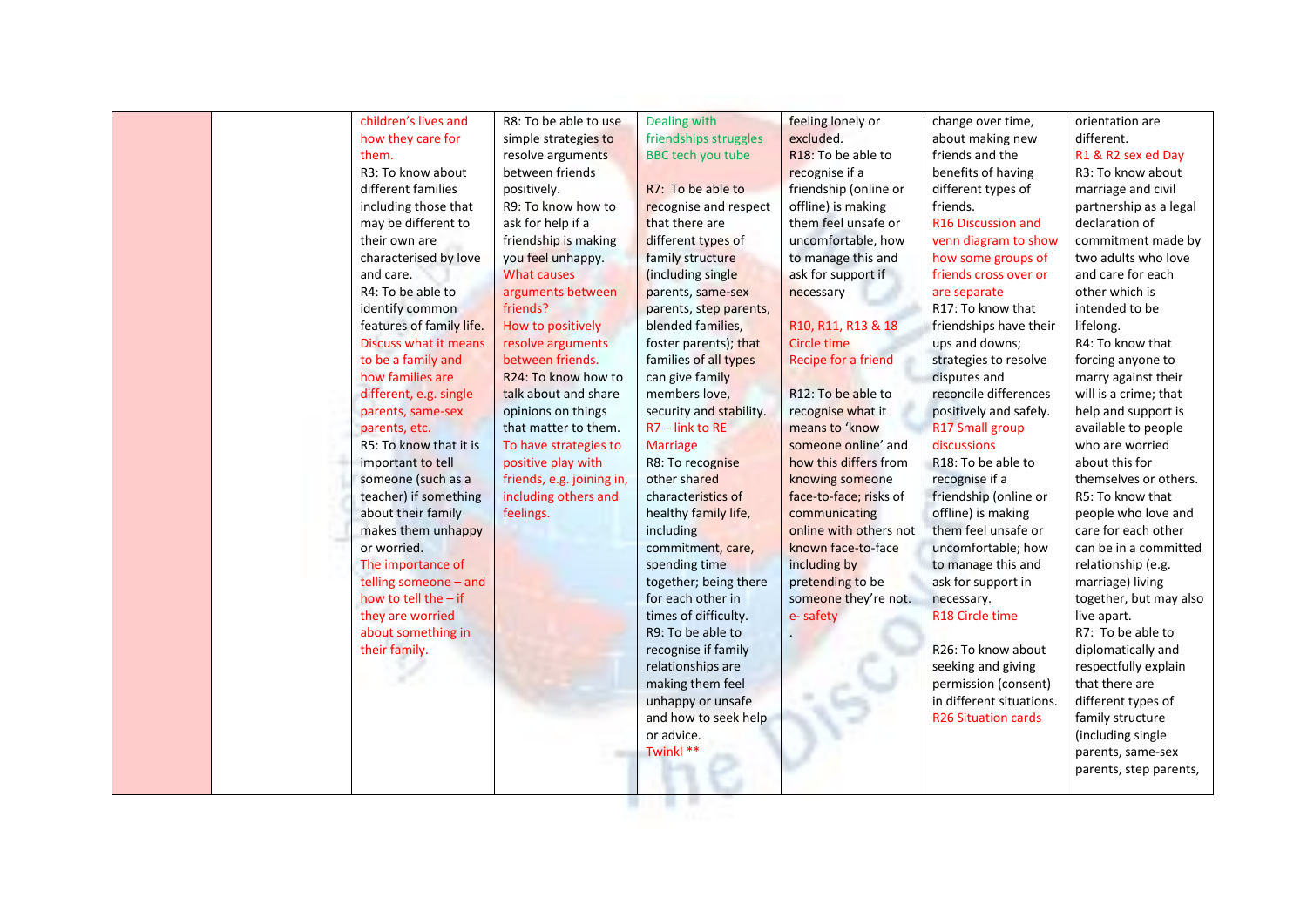|                               |                                                                                                                                                                                            |                                   |                                   |                                                                |                      | blended families,<br>foster parents);<br>R3, R4, R5 & R7<br><b>Check RE links</b>          |
|-------------------------------|--------------------------------------------------------------------------------------------------------------------------------------------------------------------------------------------|-----------------------------------|-----------------------------------|----------------------------------------------------------------|----------------------|--------------------------------------------------------------------------------------------|
| <b>Key</b><br>Vocabulary      | Family, families,<br>parents, siblings,<br>brother, sister,<br>grandparents,<br>cousins, relatives,<br>single parents, same<br>sex parents, different,<br>similar, friends,<br>friendships | Honesty, arguments,               | Lesbian, gay, blended<br>families | Mutual respect, trust,<br>truthfulness, loyalty,<br>generosity | Influence, desire,   | Emotionally,<br>romantically, sexually<br>attracted to. Marriage<br>and civil partnership. |
| Safe                          | Recognising privacy;                                                                                                                                                                       | Managing secrets;                 | Personal boundaries;              | Responding to hurtful                                          | Physical contact and | Recognising and                                                                            |
|                               | staying safe; seeking                                                                                                                                                                      | resisting pressure and            | safely responding to              | behaviour, managing                                            | feeling safe         | managing pressure,                                                                         |
| relationships                 |                                                                                                                                                                                            |                                   |                                   |                                                                |                      | consent in different                                                                       |
|                               | permission.                                                                                                                                                                                | getting help;                     | others; the impact of             | confidentiality;                                               |                      |                                                                                            |
| $Yr5 - safe$<br>relationships |                                                                                                                                                                                            | Recognising hurtful<br>behaviour. | hurtful behaviour                 | recognising risks<br>online                                    |                      | situations                                                                                 |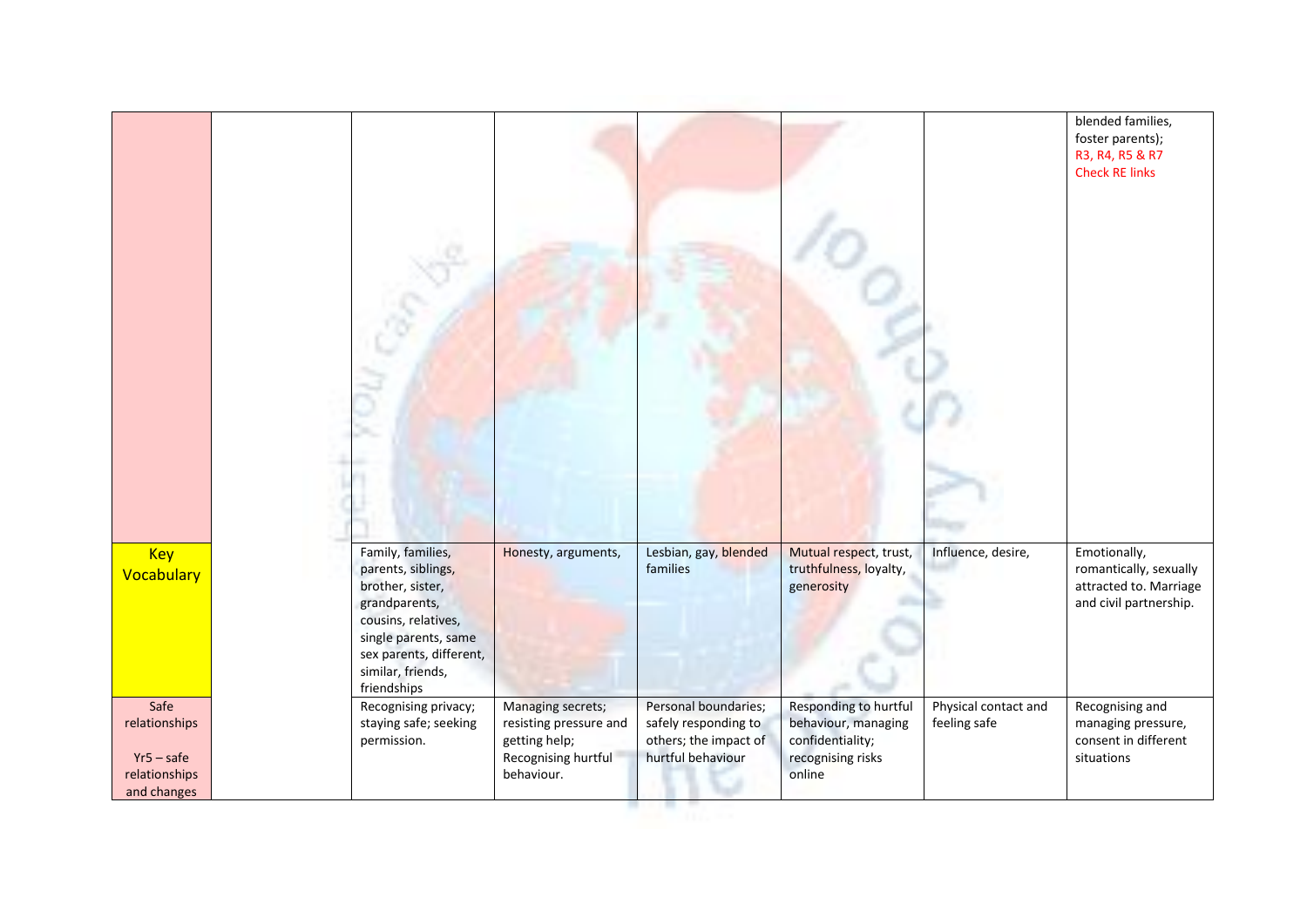|               |          | R10: I know that       | R11: I know how           | R19: I know about the | R20: I have some        | R9: I know how to              | R26: : I know about     |
|---------------|----------|------------------------|---------------------------|-----------------------|-------------------------|--------------------------------|-------------------------|
| $Yr 6 - safe$ |          | bodies and feelings    | people may feel if        | impact of bullying,   | strategies to respond   | recognise if family            | seeking and giving      |
| relationships |          | can be hurt by words   | they experience           | including offline and | to hurtful behaviour    | relationships are              | permission (consent)    |
| and           |          | and actions; that      | hurtful behaviour or      | online, and the       | experienced or          | making me feel                 | in different situations |
| reproduction. |          | people can say         | bullying.                 | consequences of       | witnessed offline and   | unhappy or unsafe              | R28: I can recognise    |
|               |          | hurtful things online. | R12: I understand         | hurtful behaviour.    | online (including       | and how to seek help           | pressure from others    |
|               |          | Be nice to your        | that hurtful behaviour    | R22: I know about     | teasing, name-calling,  | or advice                      | to do something         |
|               |          | friends - 'words can   | (offline and online)      | privacy and personal  | bullying, trolling,     | R25: I can recognise           | unsafe or that makes    |
|               |          | be harmful'            | including teasing,        | boundaries; what is   | harassment or the       | different types of             | me feel                 |
|               |          |                        | name-calling, bullying    | appropriate in        | deliberate excluding    | physical contact;              | uncomfortable and       |
|               |          | R13: To be able to     | and deliberately          | friendships and wider | of others), how to      | what is acceptable             | strategies to manage    |
|               |          | recognise that some    | excluding others is       | relationships         | report concerns and     | and unacceptable;              | this.                   |
|               |          | things are private and | not acceptable; how       | <b>NSPCC - safety</b> | get support.            | strategies to respond          | Sex ed Day              |
|               |          | the importance of      | to report bullying; the   |                       | R23: I know why         | to unwanted physical           | NSPCC - safety          |
|               |          | respecting privacy;    | importance of telling     | (including online)    | someone may behave      | contact.                       |                         |
|               |          | that parts of their    | a trusted adult.          | R24: I know how to    | differently online,     | R <sub>26</sub> : I know about |                         |
|               |          | body covered by        | <b>Bullying including</b> | respond safely and    | including pretending    | seeking and giving             | R29: : I know where to  |
|               |          | underwear are          | online. Different         | appropriately to      | to be someone they      | permission (consent)           | get advice and report   |
|               | private. |                        | types of bullying.        | adults I may          | are not; strategies for | in different situations.       | any concerns if I am    |
|               |          | <b>Body parts</b>      | R14: I know that          | encounter (in all     | recognising risks,      | R27: I know about              | worried about my        |
|               |          | R15: I know how to     | sometimes people          | contexts including    | harmful content and     | keeping something              | own or someone          |
|               |          | respond safely to      | may behave                | online and those in   | contact; how to         | confidential or secret,        | else's personal safety  |
|               |          | adults I don't know.   | differently online,       | authority) whom I do  | report concerns.        | when this should (e.g          | (including online)      |
|               |          | <b>Stranger danger</b> | including by              | not know.             | R20 & R23 cross ref     | a birthday surprise            | I know how to ask for   |
|               |          | R16: I know how to     | pretending to be          | R21, R22 & R24 Anti   | with online             | that others will find          | advice or help for      |
|               |          | respond if physical    | someone they are          | bullying day/week     | computing               | out about) or should           | myself or others and    |
|               |          | contact makes me       | not.                      | R30: I know that my   | progression             | not be agreed to and           | to keep trying until I  |
|               |          | feel uncomfortable or  |                           | personal behaviour    | R27: I know about       | when it is right to            | am heard.               |
|               | unsafe.  |                        | R18: I understand the     | can affect other      | keeping something       | break a confidence or          | R 29 Anti bullying      |
|               |          | <b>NSPCC</b> - safety  | importance of not         | people; to recognise  | confidential or secret, | share a secret.                | week.                   |
|               |          | R17: I understand      | keeping adults'           | and model respectful  | when this should (e.g   | R9, R25, R26, R27 &            |                         |
|               |          | there are situations   | secrets (only happy       | behaviour online.     | a birthday surprise     | <b>R29</b>                     |                         |
|               |          | when they should ask   | surprises that others     | E safety              | that others will find   | <b>NSPCC pants</b>             |                         |
|               |          | for permission and     | will find out about       |                       | out about) or should    | R29: I know where to           |                         |
|               |          | also when their        | eventually)               |                       | not be agreed to and    | get advice and report          |                         |
|               |          | permission should be   | <b>NSPCC - safety</b>     |                       | when it is right to     | any concerns if I am           |                         |
|               | sought.  |                        |                           |                       | break a confidence or   | worried about my               |                         |
|               |          |                        |                           |                       | share a secret.         | own or someone                 |                         |
|               |          |                        | R19: I know some          |                       | R28: I can recognise    | else's personal safety         |                         |
|               |          |                        | basic techniques for      |                       | pressure from others    | (including online)             |                         |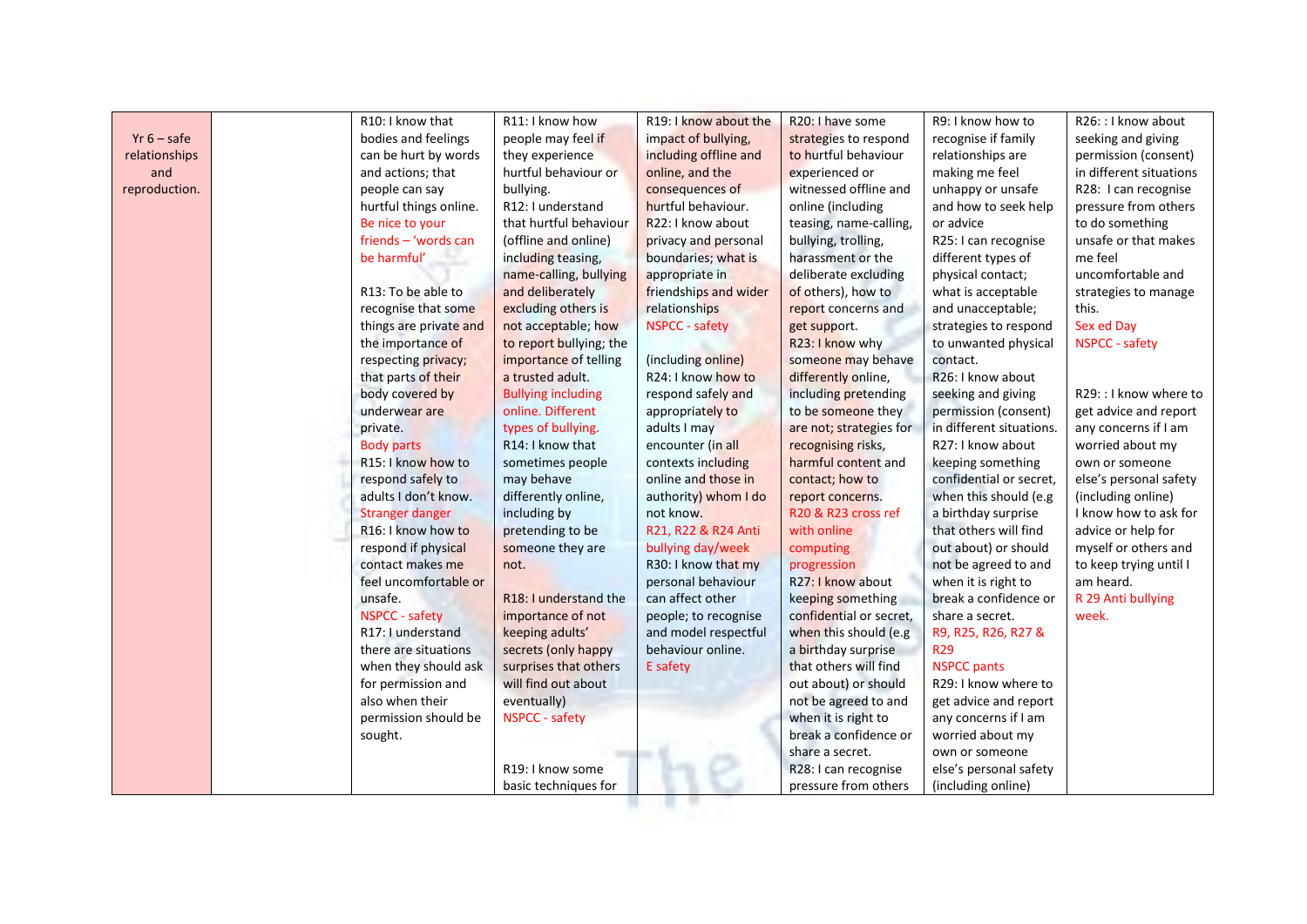|                                        |                                                                                                                                                                           | resisting pressure to<br>do something I don't<br>want to do and may<br>not be safe.<br>R20: I know what to<br>do if I feel unsafe or<br>worried for myself or<br>others; who to ask for<br>help and what<br>vocabulary to use<br>when asking for help;<br>to preserve until they<br>are heard.<br>R18, R19 & R20<br><b>Discussion about</b><br>safety and who to talk<br>to in or out of school.<br>Flo, teacher, member<br>of staff that they feel<br>comfortable talking<br>to. Parent, uncle or<br>aunt. |                                                           | to do something<br>unsafe or that makes<br>me feel<br>uncomfortable and<br>strategies to manage<br>this.<br><b>R27 &amp; R28 NSPCC</b><br><b>Pants</b> | How to respond<br>safely and<br>appropriately to<br>adults, and peer on<br>peer abuse they may<br>encounter (in all<br>contexts, including<br>online)<br>To know how<br>information and data<br>are shared online.<br>E safety                          |                                                                                                                  |
|----------------------------------------|---------------------------------------------------------------------------------------------------------------------------------------------------------------------------|-------------------------------------------------------------------------------------------------------------------------------------------------------------------------------------------------------------------------------------------------------------------------------------------------------------------------------------------------------------------------------------------------------------------------------------------------------------------------------------------------------------|-----------------------------------------------------------|--------------------------------------------------------------------------------------------------------------------------------------------------------|---------------------------------------------------------------------------------------------------------------------------------------------------------------------------------------------------------------------------------------------------------|------------------------------------------------------------------------------------------------------------------|
| <b>Key</b><br>Vocabulary               | Hurt/hurtful, private,<br>private body parts,<br>(NSPCC Pants - Penis<br>and vagina) touch,<br>comfortable,<br>uncomfortable,<br>respond safely,<br>(un)safe, permission, | Physical, verbal, social<br>and cyber bulling.                                                                                                                                                                                                                                                                                                                                                                                                                                                              | Racial bullying,                                          | Trolling, harassment,<br>exclusion.                                                                                                                    | Sexual bullying<br>(NSPCC Pants) people<br>born with penis's and<br>vaginas, gender.<br>Puberty<br>Menstruation.<br>Breasts, ovary, ovum,<br>uterus, cervix, urethra<br>and volva. testical<br>sperm, foreskin and<br>scrotum, ejaculation.<br>Hormones | Physiological bullying,<br>Gender identity,<br>transgender identity,<br>LGBT+<br>genes, fertilise egg,<br>embryo |
| Respecting<br>ourselves and<br>others. | How behaviour<br>affects others; being<br>polite and respectful.                                                                                                          | Recognising things in<br>common and<br>differences; playing<br>and working                                                                                                                                                                                                                                                                                                                                                                                                                                  | Recognising<br>respectful behaviour;<br>the importance of | Respecting<br>differences and<br>similarities; discussing<br>differences sensitively                                                                   | Responding<br>respectfully to a wide<br>range of people;                                                                                                                                                                                                | <b>Expressing opinions</b><br>and respecting other<br>points of view.                                            |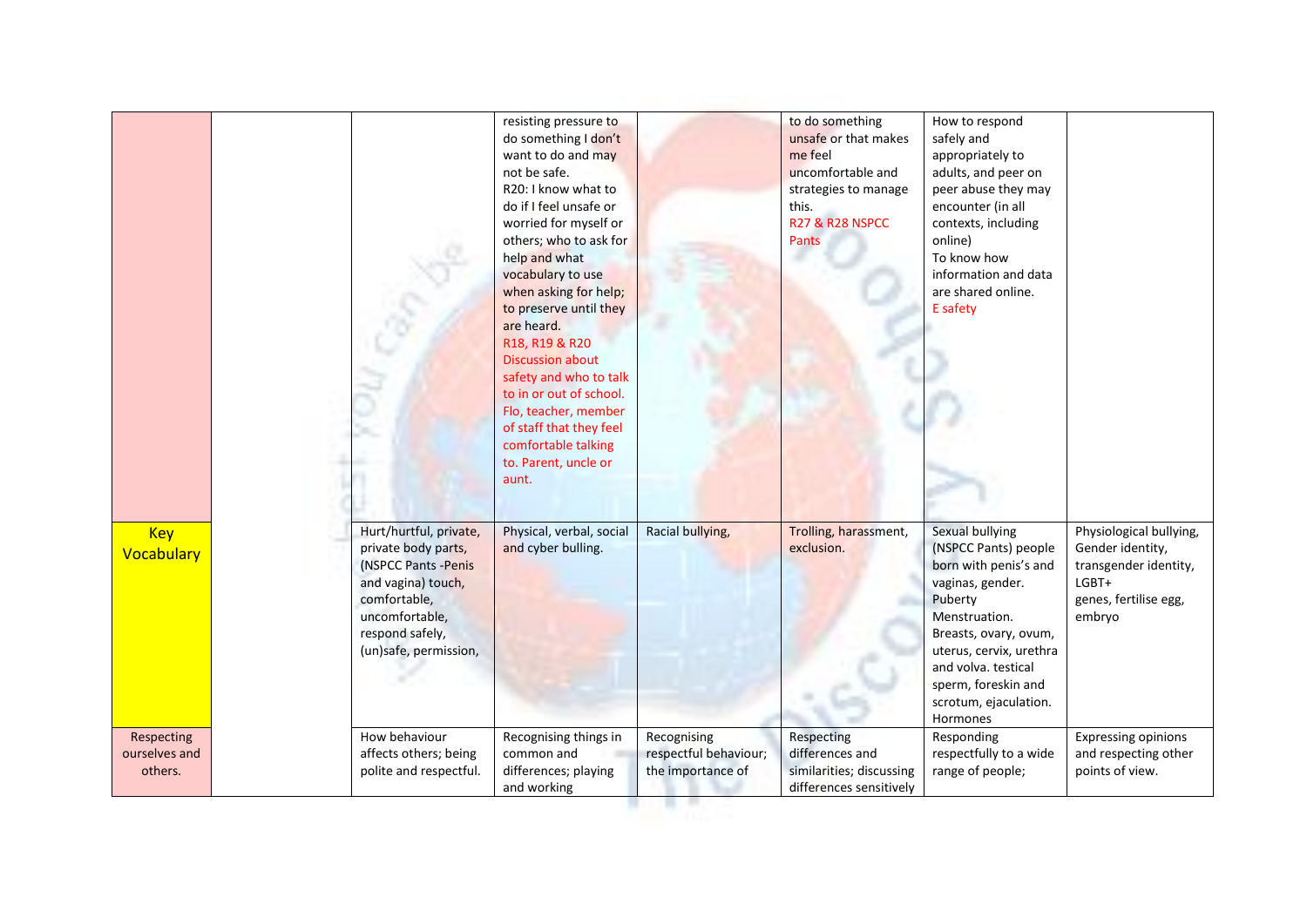|                       | cooperatively; sharing          | self-respect; courtesy |                         | recognising prejudice       | Including discussing   |
|-----------------------|---------------------------------|------------------------|-------------------------|-----------------------------|------------------------|
|                       | opinions.                       | and being polite.      |                         | and discrimination          | topical issues.        |
| R21: I know what kind | R23: I can recognise            |                        | R32: I can respect the  |                             |                        |
| and unkind behaviour  | the ways in which I             | R30: I know that my    | differences and         | R20: I have some            | R30: I know that my    |
| is and how this can   | am the same and                 | personal behaviour     | similarities between    | strategies to respond       | personal behaviour     |
| affect others.        | different to others.            | can affect other       | people and recognise    | to hurtful behaviour        | can affect other       |
| <b>Kindness</b>       | Discuss how we are              | people; to recognise   | what they have in       | experienced or              | people; to recognise   |
|                       | the same but                    | and model respectful   | common with others      | witnessed offline and       | and model respectful   |
| R22: I know how to    | different.                      | behaviour online.      | e.g. physically, in     | online (including           | behaviour online.      |
| treat myself and      | R <sub>24</sub> : I am able to  | E safety               | personality or          | teasing, name-calling,      | R30 Anti bullying      |
| others with respect;  | listen to other people          | R31: To be able to     | background.             | bullying, trolling,         | week                   |
| how to be polite and  | and play and work               | recognise the          | R33: I can listen and   | harassment or the           | R34: I can discuss and |
| courteous.            | cooperatively.                  | importance of self-    | respond respectfully    | deliberate excluding        | debate topical issues, |
| Respect, class rules, | How and why do we               | respect and how this   | to a wide range of      | of others), how to          | respect other people's |
| sharing and being     | work together as a              | can affect their       | people, including       | report concerns and         | point of view and      |
| polite.               | class/team.                     | thought and feelings   | those whose             | get support.                | constructively         |
|                       | R <sub>25</sub> : I know how to | about themselves;      | tradition, beliefs and  | R <sub>20</sub> Whole class | challenge those they   |
|                       | talk about and share            | that everyone          | lifestyle are different | discussion/experience       | disagree with.         |
|                       | my opinions on things           | including them should  | to my own               | R21: I know about           | $R34$ RE - debating    |
|                       | that matter to me.              | expect to be treated   | Link to RE curriculum   | discrimination              | topical issues         |
|                       | Take part in a                  | politely and with      |                         | including stereotypes;      |                        |
|                       | discussion listen to            | respect by others      |                         | what it means and           |                        |
|                       | others and give                 | (including when        |                         | how to challenge it.        |                        |
|                       | reasons for their               | online and/or          |                         | R21 You tube clips          |                        |
|                       | views.                          | anonymous) in school   |                         | lined to famous             |                        |
|                       |                                 | and in wider society;  |                         | people talking about        |                        |
|                       |                                 | strategies to improve  |                         | their experiences of        |                        |
|                       |                                 | or support courteous,  |                         | discrimination and          |                        |
|                       |                                 | respectful             |                         | how they have               |                        |
|                       |                                 | relationships          |                         | overcome it.                |                        |
|                       |                                 | R 31 Anti-bullying     |                         | R31: To be discuss          |                        |
|                       |                                 | week                   |                         | the importance of           |                        |
|                       |                                 |                        |                         | self-respect and how        |                        |
|                       |                                 |                        |                         | this can affect their       |                        |
|                       |                                 |                        |                         | thought and feelings        |                        |
|                       |                                 |                        |                         | about themselves;           |                        |
|                       |                                 |                        |                         | that everyone               |                        |
|                       |                                 |                        |                         | including them should       |                        |
|                       |                                 |                        |                         | expect to be treated        |                        |
|                       |                                 |                        |                         | politely and with           |                        |
|                       |                                 |                        |                         |                             |                        |
|                       |                                 |                        |                         |                             |                        |